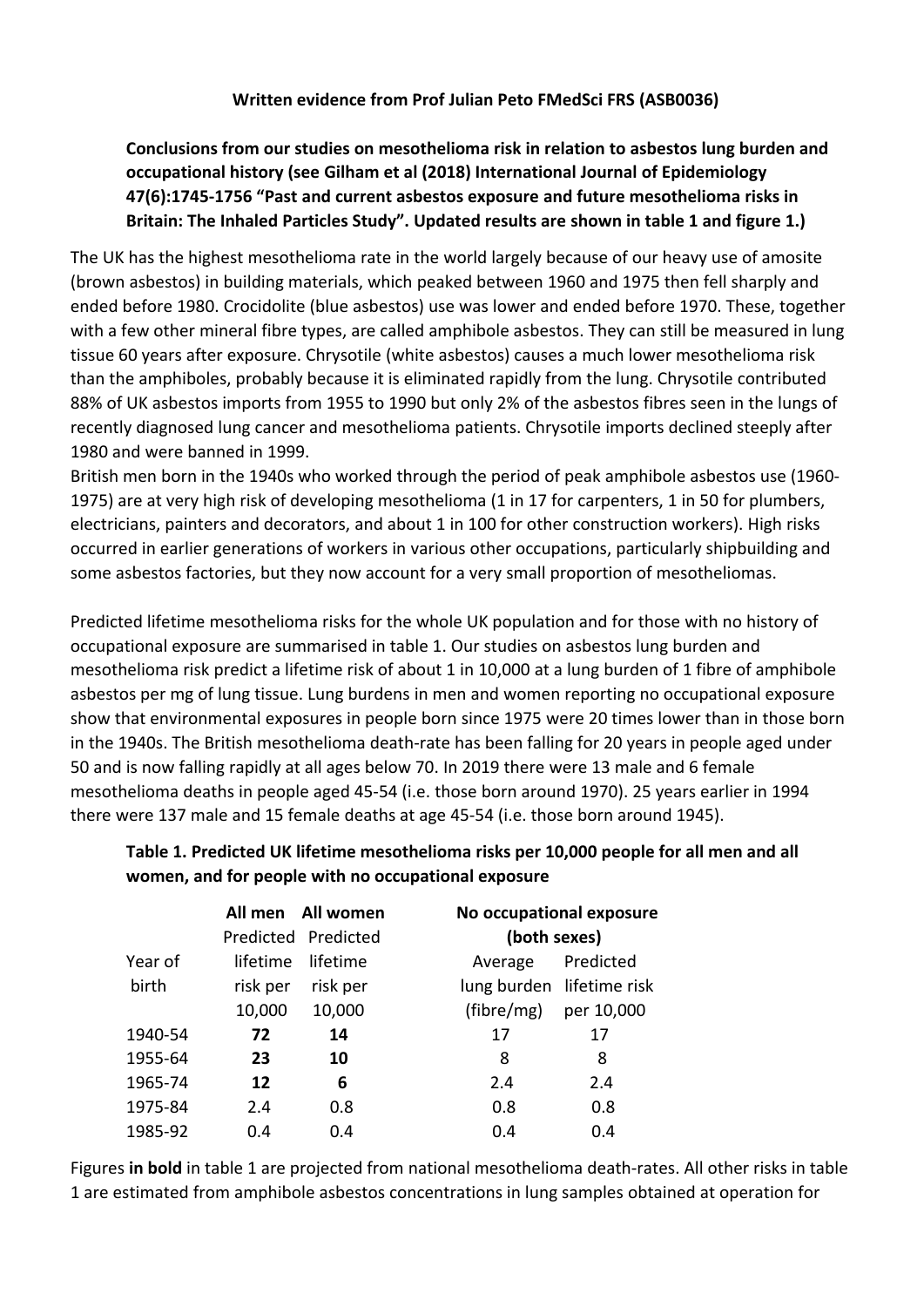pneumothorax (collapsed lung) or lung cancer, assuming a lifetime risk of 1 in 10,000 per fibre/mg. (See note below on calculation of risks in table 1.) Mesothelioma is so rare below age 45 (about 5 deaths per year in Britain) that the lifetime risk in people born since 1975 cannot be estimated from national death-rates.

The 20-fold reduction in the lung burdens of men and women with no occupational exposure from 17 fibre/mg (born 1940-54) to 0.8 fibre/mg (born 1975-84) shows that the heaviest exposure to people not working with asbestos occurred during the period up to the 1970s when asbestos building materials were being installed, with much less exposure from subsequent fibre releases in the asbestos-containing buildings where they lived or worked since 1980. It is therefore not surprising that teachers born before 1950 who were working during the 1960s and 1970s when asbestos was being installed in many schools now have higher mesothelioma risks than other people of the same age. There is as yet no evidence of excess risk in teachers born since 1955, although the numbers of cases are still too low for reliable risk estimation.

These data contradict other evidence presented to this committee, due mainly to confusion between current death-rates caused by widespread occupational and environmental asbestos exposure before 1980 and the much lower risks at exposure levels since 1980. Our main conclusions are:

1. There is no evidence that teachers born since 1955 are at greater risk than other people.

2. Occupational mortality data for teachers and other occupational groups up to age 75 provide a reliable prediction of lifetime risk in each generation, because the risk continues to increase after age 75 in the same way in every birth cohort.

3. The evidence that most non-occupational exposure occurred during installation of asbestos materials suggests that unnecessary asbestos removal is likely to increase exposure to building occupants as well as causing dangerous exposure to some removal workers.

4. More stringent regulatory airborne asbestos limits following clearance operations (0.01 fibre/ml in the UK, 0.001 fibre/ml in Germany) would not guarantee lower subsequent average exposures to building occupants, which are generally so much lower than 0.001 fibre/ml that they cannot be measured reliably by air monitoring.

Despite these apparently reassuring conclusions there are continuing concerns. Most mesotheliomas caused by current exposure will be in building occupants rather than exposed workers because so few people now work with asbestos. However, our lung burden studies suggest that plumbers and decorators are still being exposed, and some asbestos removal workers may be at very high risk. Removal work since the 1980s could also have led to increased exposure to the general population in some buildings. Our data suggest that environmental exposure was still falling up to about 20 years ago, but this conclusion is based on small numbers of lung samples, and there is no good evidence on more recent trends in airborne levels in buildings. It is worrying that there were 12 British mesothelioma deaths below age 40 in the latest 2 years of mortality data (2018-2019: 6 per year) and only 27 in the previous 10 years (2008-2017: 2.7 per year). A further 10 years of national mortality data will show if this is a chance finding. Whether exposures to workers and to the general population continued to fall or increased over the last 20 years can be answered more quickly by more extensive lung burden studies on stored samples taken at operation for pneumothorax (collapsed lung) from men and women born since 1980, particularly teachers and asbestos removal workers. Exposure to children can be estimated from lung burdens in people operated for pneumothorax before age 18.

## **Note on calculation of risks in table 1.**